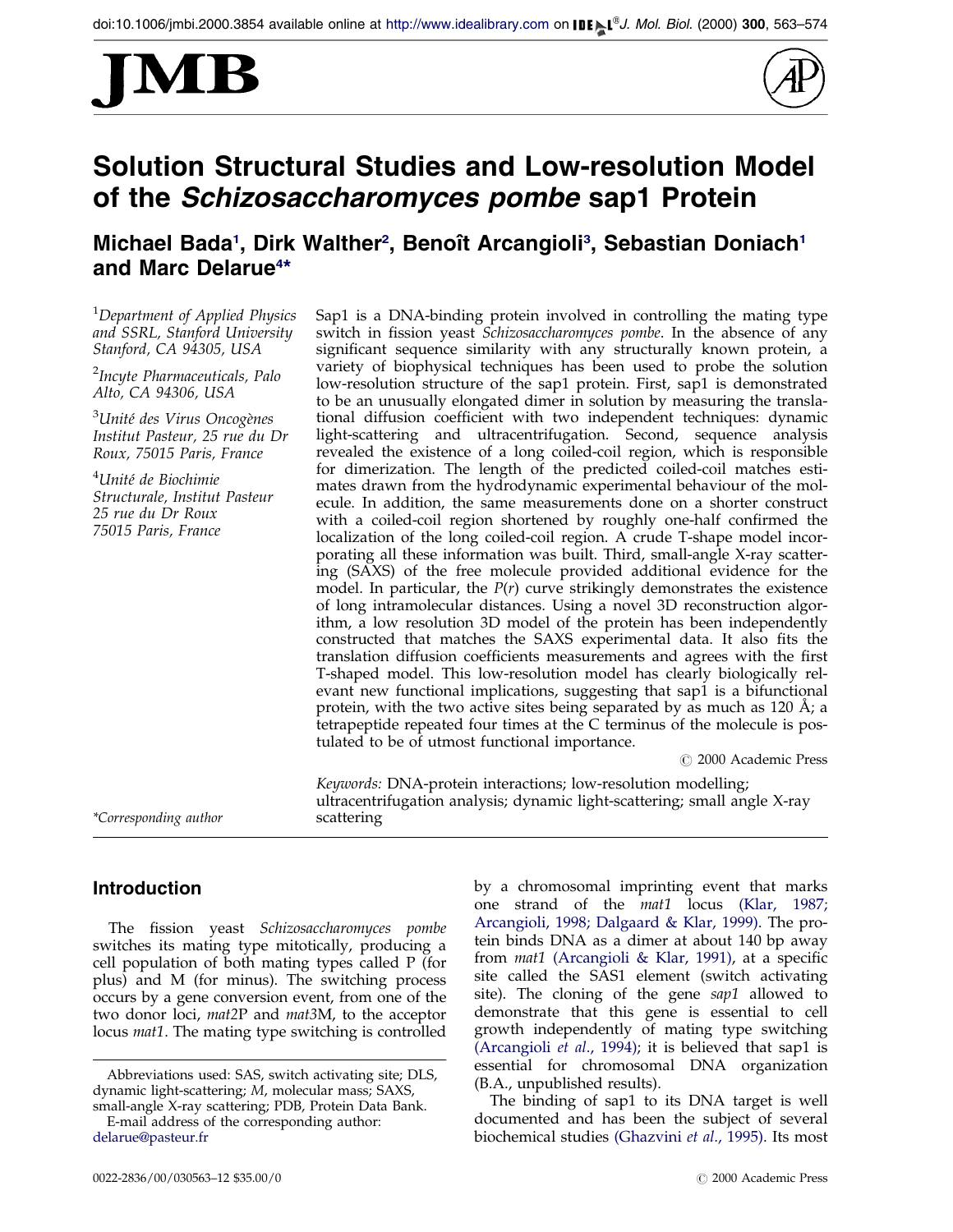favourable DNA-binding site is a direct repeat of five nucleotides separated by 5 bp pairs. Biochemical studies have localized the DNA binding domain in the  $N$  terminus of the protein, flanked by two distinct dimerization domains. Moreover, it appears that sap1 bends the DNA when it binds to its specific recognition site (M. Ghazvini & B.A., unpublished results).

To date, sequence databases searches revealed no sequence similar to sap1 using state-of-the-art software (e.g. BLAST2P, FASTA in Swissprot and Sptrembl sequence databases). Even though the structural characterization of specific DNAprotein interaction is growing for transcription factors (Pabo & [Sauer,](#page-10-0) 1992), methyltransferases and endonucleases, there is still a need to increase our knowledge of new protein topologies interacting with specific sequences of DNA. In particular, most of the current body of knowledge of proteins interacting with tandem repeats concerns zinc finger motifs [\(Rastinejad](#page-10-0) et al., [1995\),](#page-10-0) homeodomains (Li et al., [1995](#page-10-0)), or the Rel-NFkb family [\(Muller](#page-10-0) et al. 1995), which are absent from sap1.

We have performed a series of biophysical measurements to further characterize the architecture and structural organization of this small (254 amino acid residues) protein in solution. In particular, in the course of crystallization trials, the dynamic light-scattering (DLS) technique was used to assess the monodispersity of the solution (Ferré d'Amaré & Burley, 1994); it revealed a highly asymmetric molecule. We have used a number of other biophysical methods to confirm this result and derive a low-resolution model of the protein. Finally, we make use of this molecular description of the protein and its very peculiar shape to derive a specific and testable functional hypothesis.

## Results

## sap1 is monodisperse in solution and forms a dimer of 46 kDa

The ultracentrifugation measurement clearly shows that sap1 is a dimer in solution. Indeed, the fit is excellent with only one species in solution (Figure 1). Assuming a specific volume of  $0.724$  g/ cm<sup>3</sup>, we got a molecular mass of 46-50 kDa in two separate independent experiments. The range of the concentration spanned in the cell is 0.1-5 mg/ ml; the expected molecular mass of the dimer is 47 kDa (203 residues, six His and four additional residues due to the cloning itself made the 1-10 construct 213 residues long, with an estimated molecular mass of 23.5 kDa for each monomer, see [Figure](#page-5-0) 6).

The DLS experiments also indicated only one species in solution, because the polydispersity of the solution was very low. Indeed, the width of the distribution of the molecular dimensions of the particles undergoing Brownian motion was esti-



Figure 1. Sedimentation equilibrium of sap1 1-10 construct at 18,000 rpm and 20 $\degree$ C. The top panel represents the goodness of fit of the experimental data with a model of a single species in solution of mass 46 kDa. UV absorption was read at 290 nm after 24 hours of equilibration.

mated to be less than 15 % of their mean value. The fit of the autocorrelation function decay was excellent [\(Figure](#page-2-0) 2) using the theoretical curve allowing for only one species in solution (equation (2)).

### The translational diffusion coefficient is incompatible with a model of a spherical molecule

However, the estimated molecular mass (M) derived from the DLS experiments departed very much from the expected value. We took this as an indication of a non-spherical shape of the molecule. Indeed, the molecular mass estimated by DLS is reliable only if the molecule is a sphere, that is to say if one can write  $f = 6\pi \eta R$  (see equation (3)).

We measured the translation diffusion coefficient at different protein concentrations for the sap1 1-10 construct and then extrapolated it to zero concentration. The measured  $D_{\text{trans}}$  is 5.2  $10^{-7}$  cm<sup>2</sup>/s [\(Figure](#page-3-0) 3). The expected  $D_{\text{trans}}$  for a sphere of mass 47 kDa is about  $7.3 \, 10^{-7} \, \text{cm}^2/\text{s}$ .

We also measured the  $D_{trans}$  of a shorter construct of sap1, namely 1-9, where 28 residues have been deleted from the C terminus of the molecule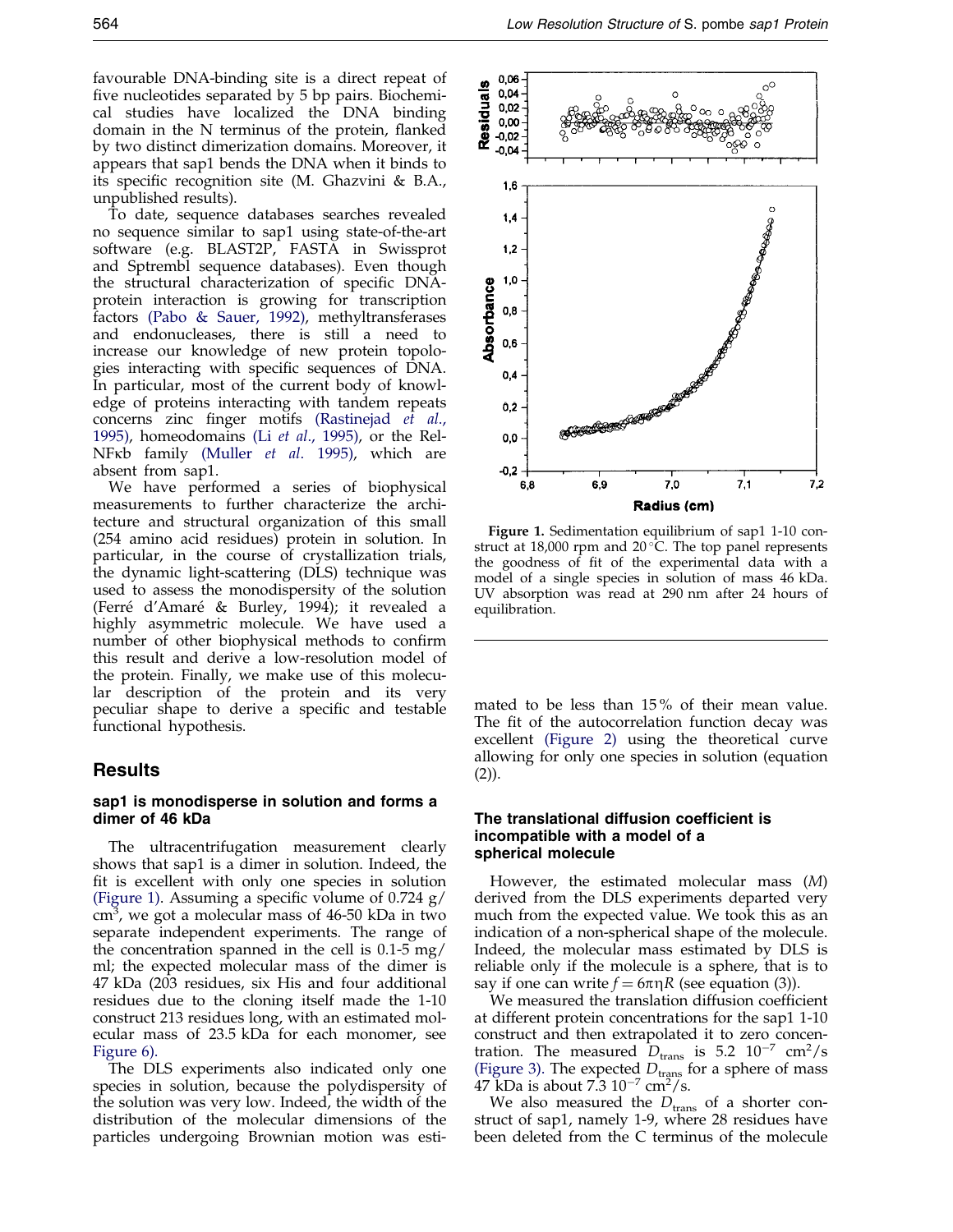<span id="page-2-0"></span>

Figure 2. Dynamic light-scattering experiment of the  $1-10$  construct at  $25^{\circ}$ C. The top part of the Figure represents the goodness of fit with equation  $(3)$  of the text (scale on the left), while the decay of the autocorrelation function, whose time constant gives the translation diffusion coefficient, is at the bottom of the Figure, with an inverted representation (scale on the right). The concentration was 2.5 mg/ml in 400 mM NaCl, 100 mM Hepes (pH 7.0).

(see [Figure](#page-5-0) 6). The  $D_{\text{trang}}$  at zero concentration is measured to be 6.9  $10^{-7}$  cm<sup>2</sup>/s [\(Figure](#page-3-0) 3), while the expected  $D_{trans}$  for a sphere of mass 41 kDa is 7.7  $10^{-7}$  cm<sup>2</sup>/s.

A spherical model of the molecule would imply a ratio:

$$
D_{\text{trans}}(1-9)/D_{\text{trans}}(1-10) = (M(1-10)/M(1-9))^{1/3} = 1.05
$$

since  $D_{trans}$  is proportional to the inverse of the radius of the molecule. Experimentally, we measured a ratio for the two constructions of 1.33. This indicates that the C-terminal part of the molecule is deeply involved in its non-globularity.

The  $D_{trans}$  measurements of both 1-10 and 1-9 were confirmed by another technique, namely ultracentrifugation, which gave similar numbers, albeit with a larger experimental error in the data points. Nevertheless, by using a linear fit of all the experimental points, we could estimate the extrapolation to zero concentration as  $5.09(\pm 0.12)$   $10^{-7}$  $\frac{\text{cm}^2}{\text{s}}$  for 1-10 sap1 and 6.8( $\pm$ 0.17) 10<sup>-7</sup> cm<sup>2</sup>/s for the 1-9 sap1 construct [\(Figure](#page-3-0) 3), in good agreement with the DLS.

For the sap1 1-10 construct, we can also calculate  $f_{\rm exp}/f_{\rm sphere}$  to be 1.40, where f is the friction coeffi-

cient related to the diffusion coefficient by the usual Einstein relationship (equation (3)). Assuming the 47 kDa dimer molecule to have an ellipsoidal shape, we then can estimate the molecule to be very elongated with an axial ratio  $a/b$  of 5-10, because  $f_{\text{ellipsoid}}$  values have been tabulated for different ratios  $a/b$  of a prolate ellipsoid [\(Cantor](#page-10-0) & [Schimmel,](#page-10-0) 1980). Moreover, assuming a specific volume of  $0.724 \text{ cm}^3/\text{g}$ , the dimensions of the molecule were estimated to be roughly  $2a = 110$  Å and  $2b = 18$  A, which seems rather odd for a protein. It is worth mentioning that the molecule shape is not necessarily best represented by a prolate ellipsoid and could assume various forms; for instance a T, or a dumbbell shape could also be tried. Nevertheless, this approximate calculation sets the stage (and orders of magnitude) for subsequent reasoning.

## The small-angle X-ray scattering (SAXS) spectrum indicates very long  $($ >120 A) intramolecular vectors

The Guinier plots of the SAXS spectra allowed calculation of the radius of gyration  $(R_{\rm g})$  after extrapolation to zero concentration. They are 42.0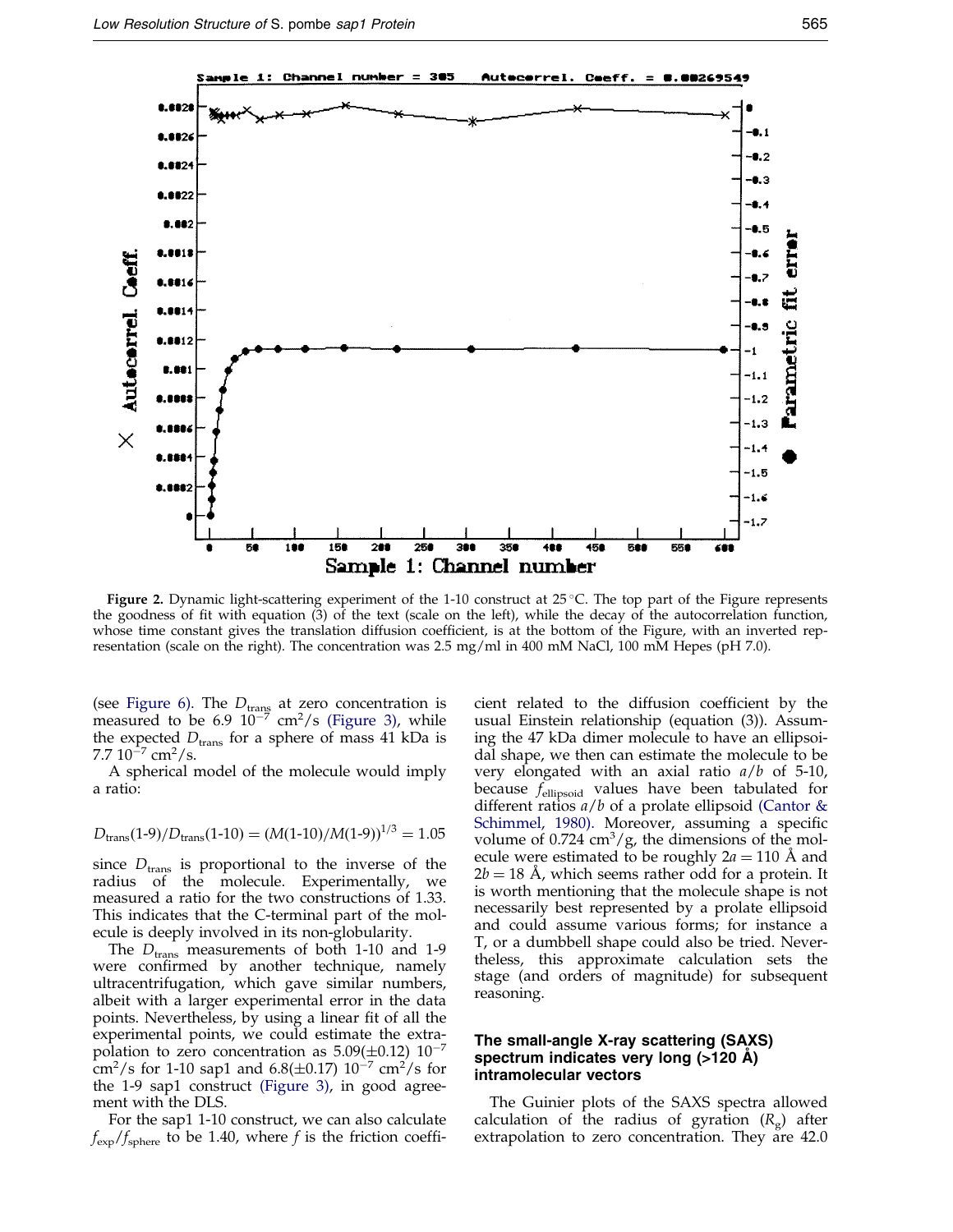<span id="page-3-0"></span>

Figure 3. Translational diffusion coefficient for sap1 1-10 and 1-9 constructs. Both the measurements done with dynamic light-scattering (DLS) technique (crosses and diamonds) and the ones with centrifugation (hyphens and squares) are represented. They were made at different protein concentrations (in mg/ml) and the result is plotted in units of  $10^{-7}$  cm<sup>2</sup>/s. The error bars of the DLS points correspond to the highest and lowest values measured in a set of six to eight independant experiments. The error bars in the centrifugation points represent the highest and lowest values calculated on one set of time-points measured on the same sample, but with alternative fits of the the  $z(t)$ curves, i.e. by excluding some of the "outlier" experimental points or not. Linear regression fits to all experimental data points are also represented for both constructs.

and 31.5  $\AA$  for the 1-10 and 1-9 constructs, respectively (see Table 1). This is also incompatible with modeling the protein as a sphere, since we expect roughly 25 and 22 Å for molecules of these masses, respectively. The difference between the 1-10 and 1-9 experimentally observed radius of gyration is especially striking, since they differ only by the removal of 28 amino acid residues, i.e. 13 % of the mass of the protein.

The SAXS spectra also allowed us to calculate the  $P(r)$  curves, shown in [Figure](#page-4-0) 4 for both the sap1 1-10 and 1-9 constructs. This led to an evaluation of the maximum distance between any couple of points in the molecule,  $D_{\text{max}}$ , at the rightmost part of the  $P(r)$  curve, which could be estimated to be 157( $\pm$ 5) Å for 1-10 and 110( $\pm$ 5) Å for 1-9 sap1. This is compatible with the DLS and ultracentrifugation measurements of the diffusion coefficients, which pointed to a very elongated molecule. Assuming that the difference in distance between the two constructs is covered by an  $\alpha$ helix of pitch 1.54 Å, we get a peptide of length

**Table 1.** Calculated and measured  $R_g$  and  $D_{trans}$  values for the 1-10 and 1-9 constructs of sap1

|                          | $R_{\rm g}^{\rm exp}$<br>(A) | $R_{\rm g}^{\rm calc}$<br>(A) | $D_{trans}^{exp}$<br>$\rm (cm^2/s)$ | $D_{\rm trans}^{\rm calc}$<br>(two models)<br>$\rm (cm^2/s)$ |
|--------------------------|------------------------------|-------------------------------|-------------------------------------|--------------------------------------------------------------|
| sap1: 1-10               | 42.0                         | 40.2                          | $5.1(\pm 0.12) \times 10^{-7}$      | $6.3 - 4.5 \times 10^{-7}$                                   |
| sap1: $1-9$              | 31.5                         | 26.7                          | $6.8(\pm 0.7) \times 10^{-7}$       | $8.4 - 6.9 \times 10^{-7}$                                   |
| sap1: $1-10 + 31$ bp DNA | 46.0                         | 53.0                          |                                     |                                                              |

The  $R<sub>e</sub>$  values are measured by the Guinier method with SAXS data and extrapolated to zero concentrations (Cantor & [Schimmel,](#page-10-0) [1980\).](#page-10-0) The  $D_{trans}$  coefficients were measured both by DLS and by centrifugation, and the extrapolation to zero concentration was obtained by linear regression [\(Press](#page-10-0) et al., 1992). The calculated values were obtained by first transforming atomic coordinates into an assembly of spheres (program AtoB, [Byron,](#page-10-0) 1997) and then processed through the HYDRO program [\(Garcia](#page-10-0) de la Torre et al., [1994\).](#page-10-0) For the  $R<sub>g</sub>$  values, only the calculated values of the T-shaped model described in the text are presented, since the second model, obtained by fitting directly the SAXS data, automatically gives the right experimental  $R_g$  value [\(Walther](#page-11-0) et al., 2000). For the  $D_{trans}$  coefficients, two values are given: the first value is the one of the T-shaped model, for which it can be seen that there is less matter in the model than in the experiment, whereas the second value comes from the 3D reconstruction from SAXS data. The measured  $D_{trans}(1-9)/D_{trans}(1-10)$  ratio is 1.33, while the expected one, if the molecules were spheres, would be  $D_{trans}(1-9)/D_{trans}(1-10)$  $D_{trans(1-10)} = R_2/R_1 = (M_2/M_1)^{1/3} = 1.05$ , and this points to a very elongated model for the molecule.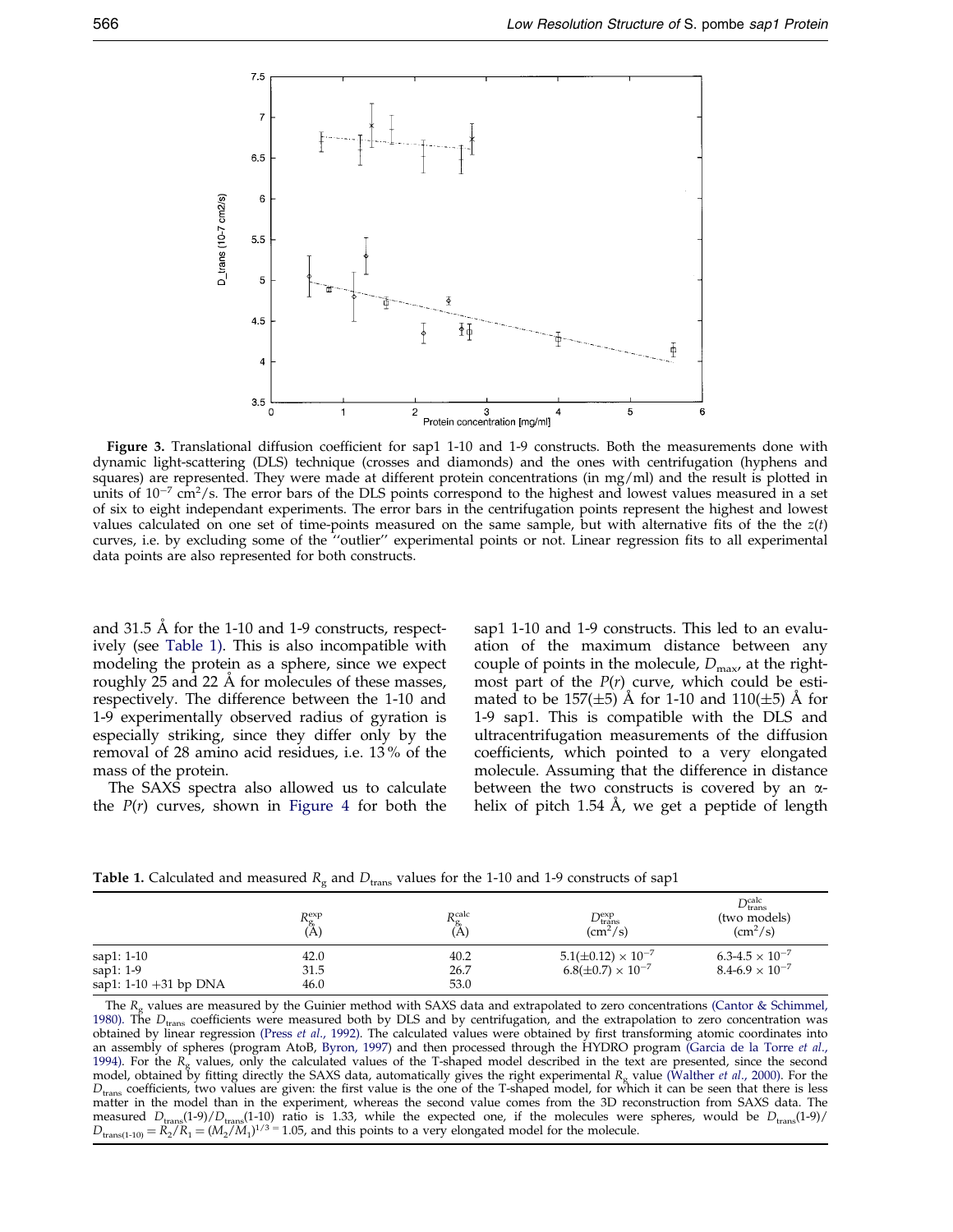<span id="page-4-0"></span>

**Figure 4.**  $P(r)$  curve for both the 1-10 and 1-9 constructs. The curves were calculated from the experimental  $I(s)$  curve with the program GNOM (Semenyuk & Svergun, 1991). It clearly shows that sap1 1- 10 contain intramolecular vectors as long as  $160 \text{ Å}$ , whereas sap1 1-9 does not extend much further away than 110  $\AA$  (see the text). The protein concentration was 5 mg/ml, in 400 mM NaCl at pH 7.0.

 $30 \pm 5$  residues, i.e. close to the difference in mass between the two molecules (28 residues).

The plot of log  $QI(Q)$  as a function of  $Q^2$  (see [Boehm](#page-10-0) et al., 1999) clearly showed a two-regime decreasing curve; the low-resolution regime gives a cross-sectional radius of gyration of  $R_{\text{XS-1}} = 22.1 \text{ A}.$ This was converted into the corresponding length of the underlying cylinder  $h = 137 \text{ Å}$  [\(Hjelm,](#page-10-0) 1985), which is compatible with the  $D_{\text{max}}$  measurents and a T-shaped model (see below).

Taken together, these data support the notion that sap1 contains long coiled-coil helices. This is not totally unexpected, since long coiled-coil helices are actually quite common in DNA-binding proteins (for a review, see [Lupas,](#page-10-0) 1996).

## The  $R_{q}$  of sap1 alone or complexed with its DNA target argues for a T-shaped molecule

The SAXS spectrum of a short oligonucleotide (31 bp long) complexed to the sap1 protein was measured in solution. The almost unchanged measured  $R<sub>g</sub>$  (see [Table](#page-3-0) 1) led us to restrict our tentative low-resolution modelling of sap1 to T-shaped molecules, where the upper part of the T would be the N-terminal DNA-binding domain, and the bar of the T would be the coiled-coil dimerization domain. The 1:1 stoichiometry of the complex was carefully adjusted by first measuring as accurately as possible the concentrations of both protein and DNA stock solutions (before mixing) using UV absorption spectroscopy, collecting UV spectra at several concentrations and checking the linearity of the measurement; however, we cannot exclude a 5 % error in the actual concentration of the protein, since it is based on a calculated value of the extinction coefficient of the protein, which is assumed in this method to depend solely on its amino acid composition.

## Prediction of very long coiled-coil regions and sequence analysis

The program COILS [\(Lupas](#page-10-0) et al., 1990) was used on the sap1 sequence and indeed strongly predicted a long coiled-coil region in the C-terminal part of the 1-10 and 1-9 constructs [\(Figure](#page-5-0) 5). This region spans residues 145-210 of sap1, i.e. about  $6\frac{5}{5} \times 1.54 = 100$  Å. In fact, removing the last 28 amino acid residues of 1-10 to obtain 1-9 is equivalent to reduce the length of the coiled-coil region by a factor of about 2 [\(Figure](#page-5-0) 6). This can be used to assess the validity of low-resolution models based on the 1-10 hydrodynamic behaviour alone (see below). The resulting molecule is still a dimer in solution (data not shown).

There is another region of potentially helical character between positions 110 and 140, of which we will make use below. Also, there is some tendency towards helical conformation in the N-terminal end of the molecule, which has been implicated in previous studies as another potential dimerization region, allowing cooperative DNAbinding of pairs of dimers [\(Ghazvini](#page-10-0) et al., 1995).

We looked in the sequence for potential hinge regions between the different structural elements and we noted the following peculiar stretches of sequences that are rich in amino acid types known to be involved in flexible regions (i.e.  $P$ ,  $A$ ,  $C$ ,  $S$ and T), residues 16-26 ASxSPSSSPA, where x stands for a non-remarkable residue type. This is located just after the "alternative dimerization domain'' and before the DNA-binding domain itself, of unknown topology.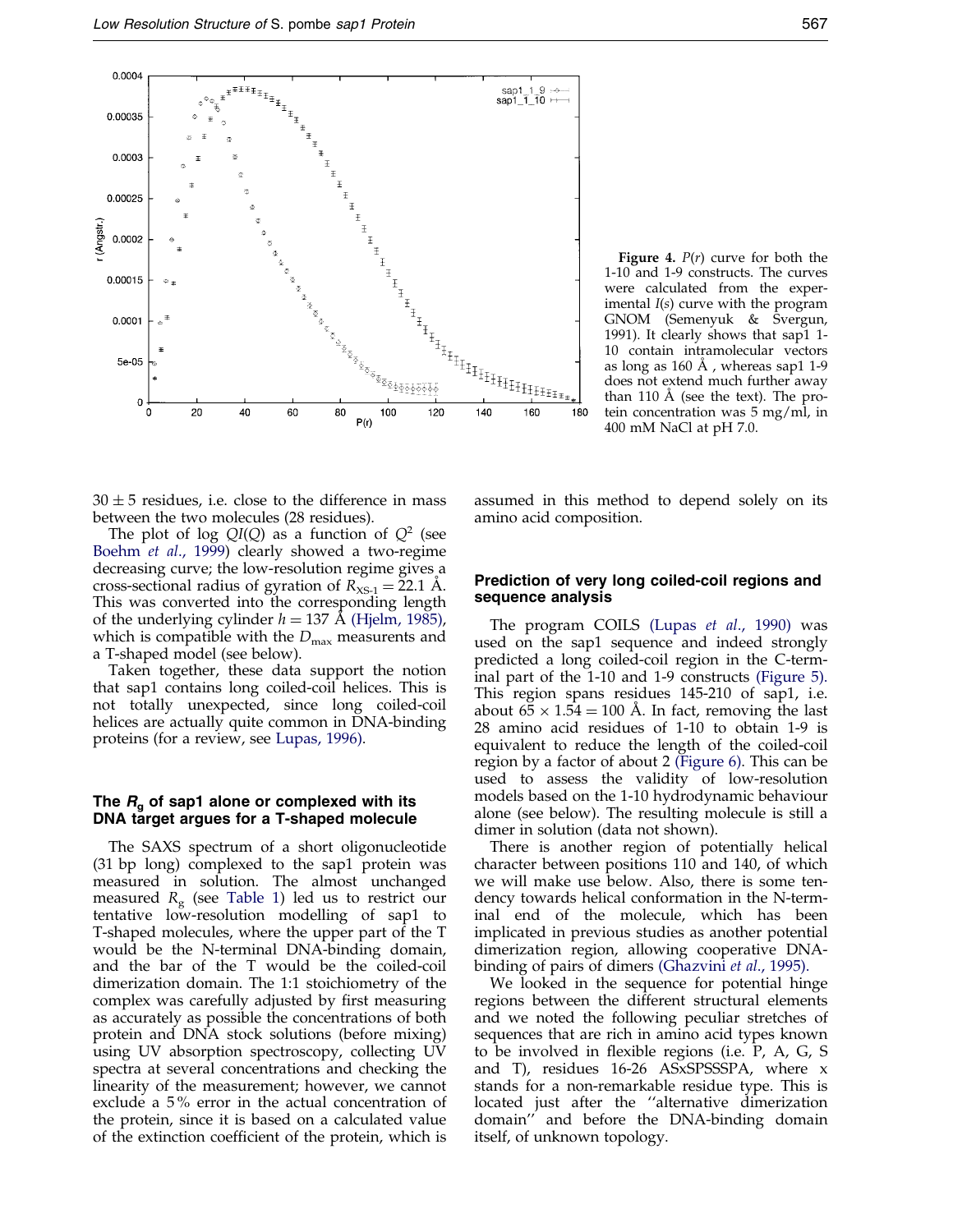<span id="page-5-0"></span>

We also found the two remarkable sequences PGxxTTP at positions 98-107, just before the first long helix predicted by the COILS algorithm, which presumably signals the end of the DNA binding domain, and residues 212-218 PPSAxAP, just after the strongly predicted coiled-coil region.

We have summarized this information in Figure 6, which conveys what we believe is the structural organization of the sap1 protein. In addition, we have indicated the remarkable stretch of residues CDC just before the beginning of the coiled-coil region, because these two cysteine residues have been implicated in the dimerization mode of the protein (B.A., unpublished results). In particular, it could be shown that these two



Figure 6. A representation of the structural organization of sap1; the C-terminal tetrapeptide repeat is indicated, as well as long stretches of (P,A,G,S,T) sequences, which are often involved in domain separations; in addition, the CDC sequence, implicated in the dimerization of the protein (see the text) is indicated; residue numbers are provided on top. The two constructs 1-9 and 1-10 are indicated, with respect to the original full protein.

Figure 5. Result of the COILED COILS prediction method of [Lupas](#page-10-0) et al. [\(1990\)](#page-10-0) on the sap1 sequence; the calculation was done using different window sizes; even the most stringent window reveals a high probability of a coiled-coil structure in at least the 148-210 region.

cysteine residues may lead to inactive molecules at high concentrations of the protein, as tested through their in vitro DNA-binding activity, probably through illegitimate intramolecular disulfide bridges. Mutating these cysteine residues into alanine solved this problem.

Finally, there is a very peculiar sequence feature at the C terminus of the protein, between residues 220 and 235; namely, the almost perfect repetition (four times) of a tetrapeptide  $MG(T/A)N$ . We looked in the sequence database for the tetrapeptide MGTN. It was found only once as a repetition of several (in this case three) tandem repeats in the calponin family, which is involved in the formation of actin networks.

## **Discussion**

#### Low resolution modelling

We could model the entire coiled-coil region from the structure of collagen, as taken from the PDB; the side-chains were modelled using the most common rotamers in the graphics program O [\(Jones](#page-10-0) et al., 1991). Then the side-chain rotamers were scanned and optimized so as to avoid van der Waals clashes (Koehl & [Delarue,](#page-10-0) 1994). The Nterminal DNA-binding domain was very crudely modelled as the lambda repressor, since it has approximately the right number of amino acid residues. The exact model is irrelevant, since we are aiming at a low-resolution model and since the coordinates will subsequently be transformed into an assembly of spheres anyway (see below), i.e. transformed into a model of resolution around 10 A only. The respective orientation of the coiledcoil and the DNA-binding regions were chosen to be orthogonal, mostly because of the  $R_g$  results of the sap1-DNA complexes. The additional long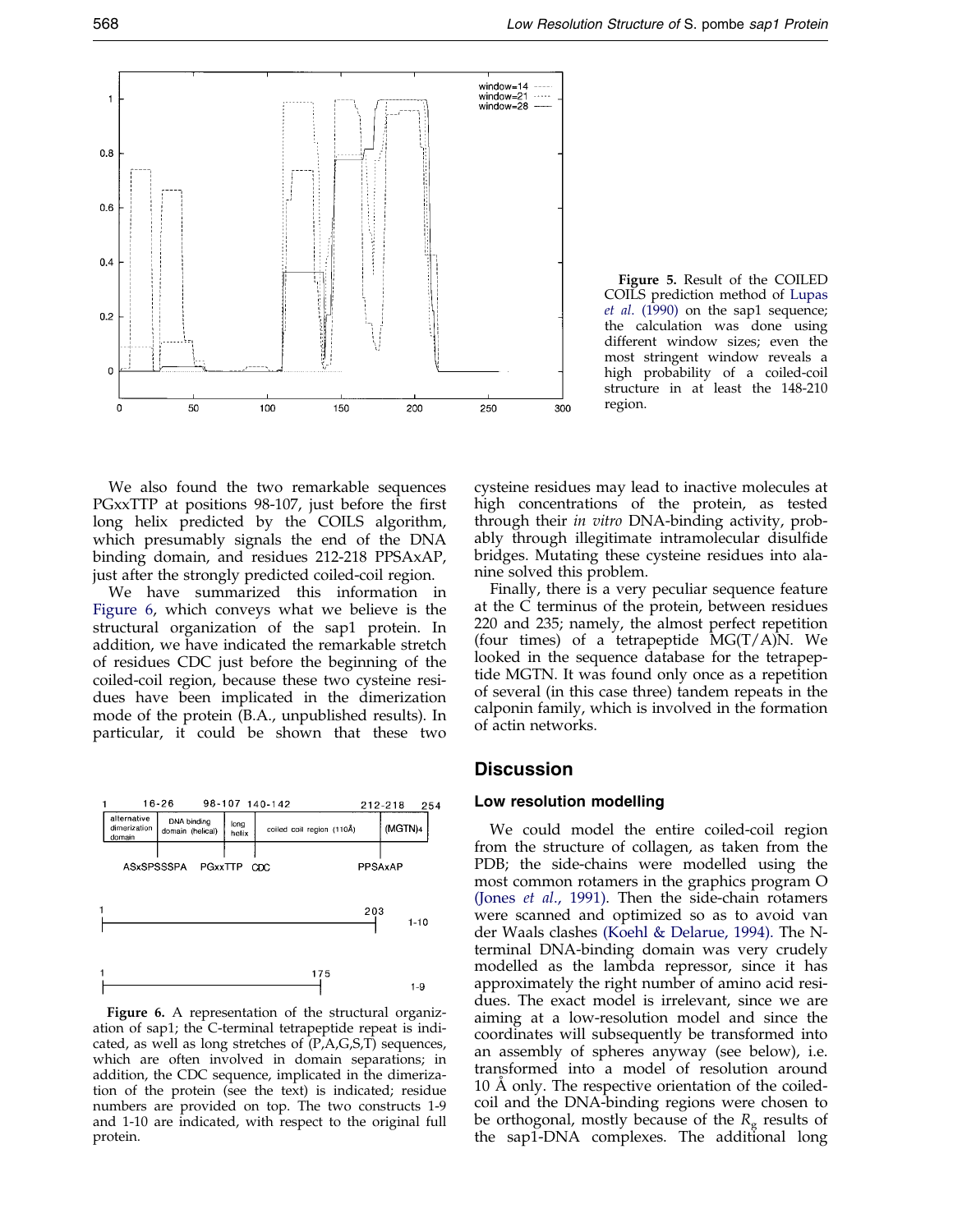

Figure 7. (a) Possible T-shaped model of the sap1 1-10 construct, complexed with a DNA 18 bp oligonucleotide (MOLSCRIPT); the model is made of a coiled-coil part, taken from collagen and mutated to the sap1 sequence with O [\(Jones](#page-10-0) *et al.,* 1991); its length was adjusted using coiled-coil sequence predictions, and  $D_{\rm trans}$  and  $R_{\rm g}$  measurements reflecting the hydrodynamic behaviour of the molecule; there is also a DNA-binding domain (lambda repressor), and an additional helix, built in such a way as to form a helix bundle with the coiled-coil first and the N terminus third; the T-shape of the model is supported by the fact that the experimental  $R_g$  value does not vary very much for the free and DNA-bound sap1 molecule. (b) Same as (a), but converted to an assembly of spheres by the AtoB program written by Byron [\(1997\).](#page-10-0) In this case, the size of the spheres is constant. This model could in turn be plugged into the HYDRO program written by Garcia de la Torre *et al.* (1994) to calculate its hydrodynamic parameters (i.e.  $R_g$  and  $D_{trans}$ ).

helix was modelled so as to form an  $\alpha$ -helix bundle (four helices in the dimer) at the bottom of the coiled-coil (see Figure 7(a)). The 1-9 construct was simply modelled from the 1-10 model by removing the 28 most C-terminal residues. We call this model the T-shaped model.

We could calculate the hydrodynamic properties of this model using the program HYDRO, after proper transformation of the  $x,y,z$  coordinates of the atoms into an assembly of spheres of either variable of constant radius using a Fortran program developed by O. Byron (Figure 7(b)). The beads radii are adjusted so that their added volume is equal to the estimated volume of the protein, which is deduced from the sequence directly, using tabulated specific volume of amino acid constituents. Its value for the 1-10 construct is 23,939 Å<sup>3</sup>, with a specific volume of 0.724 cm<sup>3</sup>/g.

The HYDRO program gives the radius of gyration as well as the translation diffusion coefficient.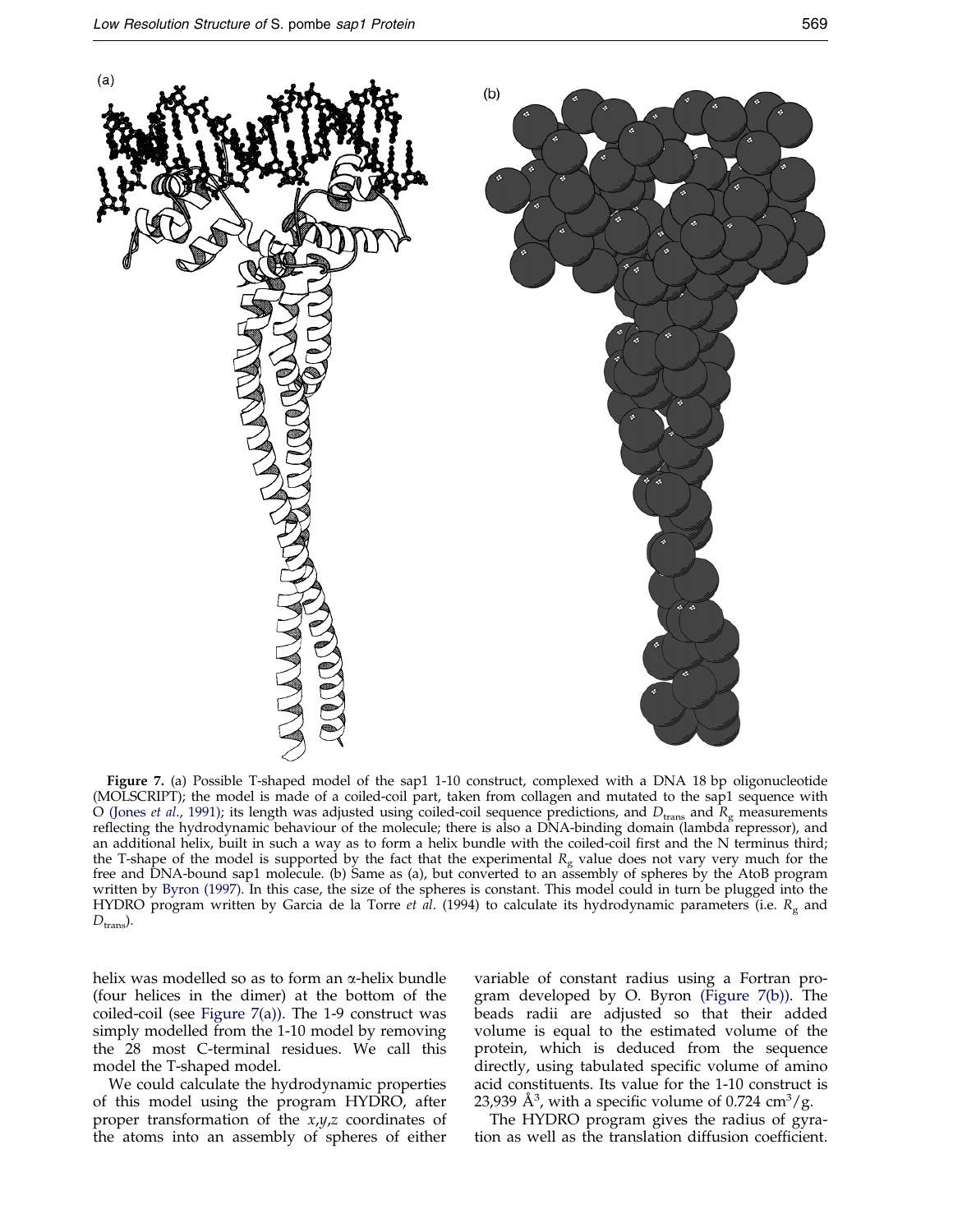The results, presented in [Table](#page-3-0) 1, are in reasonable agreement with the experimental data, for both the sap1 1-10 and 1-9 constructs.

This model may not be the only possible one, but it has the virtue of being able to account for all the experimental observations.

The above model also fits quite nicely to the model produced independently by a recently developed algorithm [\(Walther](#page-11-0) et al., 2000), which works without any a priori hypothesis on the protein shape and is based on the goodness of fit of the model with the experimental SAXS data. In Figure 8, we show a superposition of ten runs, together with the coiled-coil model described above. In [Figure](#page-8-0) 9 we compare the reconstruction of a 3D model of the truncated molecule sap1 1-9 with that for the full sap1 1-10. As may be seen, the truncated model is roughly half the size of the full model, consistent with the effects of removal of the 28 C-terminal residues being confined to the coiled-coil region of the molecule.

The average of the ten simulations of the program SAXS3D [\(Walther](#page-11-0) et al., 2000) gives a set of points representing the SAXS data. For each simulation, they sit on an hexagonal lattice, but this is no longer the case after averaging several simu-



Figure 8. SAXS 3D reconstruction of sap1 1-10 construct. The ten reconstructed images are superimposed on the coiled-coil "atomic" model (residues 142-212). Small spheres denote scatterers used for the reconstruction (grey scale denotes depth). The coiled-coil (light grey) is represented on a finer scale.

lations; however, each point could be assigned to an adjustable radius, in very much the same way as described above for atomic coordinates. In this way, we can also calculate translation diffusion coefficients for both sap1 1-10 and 1-9 constructs. The results are indicated in [Table](#page-3-0) 1 and they are in good agreement with the experimental measurements.

#### Functional implications

Based on a modular architecture of the protein, it may be speculated that sap1 is a bifunctional molecule: the N-terminal domain of sap1 is a DNA-binding protein, which, when fixed to its specific sequence target, sends a "flag", in the form of a tetrapeptide repeated four times (eight times for the dimer), about 120 Å away from the DNAbinding site. Sap1 may then be thought of as a mechanical device in charge of physically coupling two well-separated molecules: one of them is the DNA, the other may possibly be part of the nucleo-skeleton. This last suggestion is based on the fact that the repeated tetrapeptide found at the C-terminal part of sap1 is found also in calponins, a family of proteins involved in binding networks of actin. Failure to transmit this signal properly would make the cell-cycle go astray. Therefore, the structural architecture of the sap1 protein suggests a natural mechanical explanation for a transmission of signal between the DNA molecule and its nuclear organization on one hand and the molecules involved in the nucleo-skeleton superstructure on the other hand. This points to a role of sap1 at the chromosome segregation step and may be related to the imprinting event involved in mating type switching.

Experiments to assess the role of the most Cterminal part of sap1 in vivo have been undertaken, as well as attempts to characterize the phenotype of cells where this part of the protein is overexpressed.

We believe that the general architecture of sap1, coupling two distinct functional domains through a dimerization domain that separates them by a long  $(120 \text{ Å})$  coiled-coil arm, is quite general and will be found in several other nucleic acid-binding proteins. One recent example of this is the rotavirus protein NSP3, whose function is to bring the viral mRNA into close contact with the host cell translation initiation machinery [\(Piron](#page-10-0) et al., 1999) through exactly the same general architecture.

## Materials and Methods

#### Protein expression and purification

The sap1 protein was purified as an His-Tag construction in a phage T7 polymerase-inducible Escherichia coli strain and purified using a Pharmacia Ni-column. The protein was eluted from the column by 0.45 M imidazole buffer (pH 7), after washing the column extensively with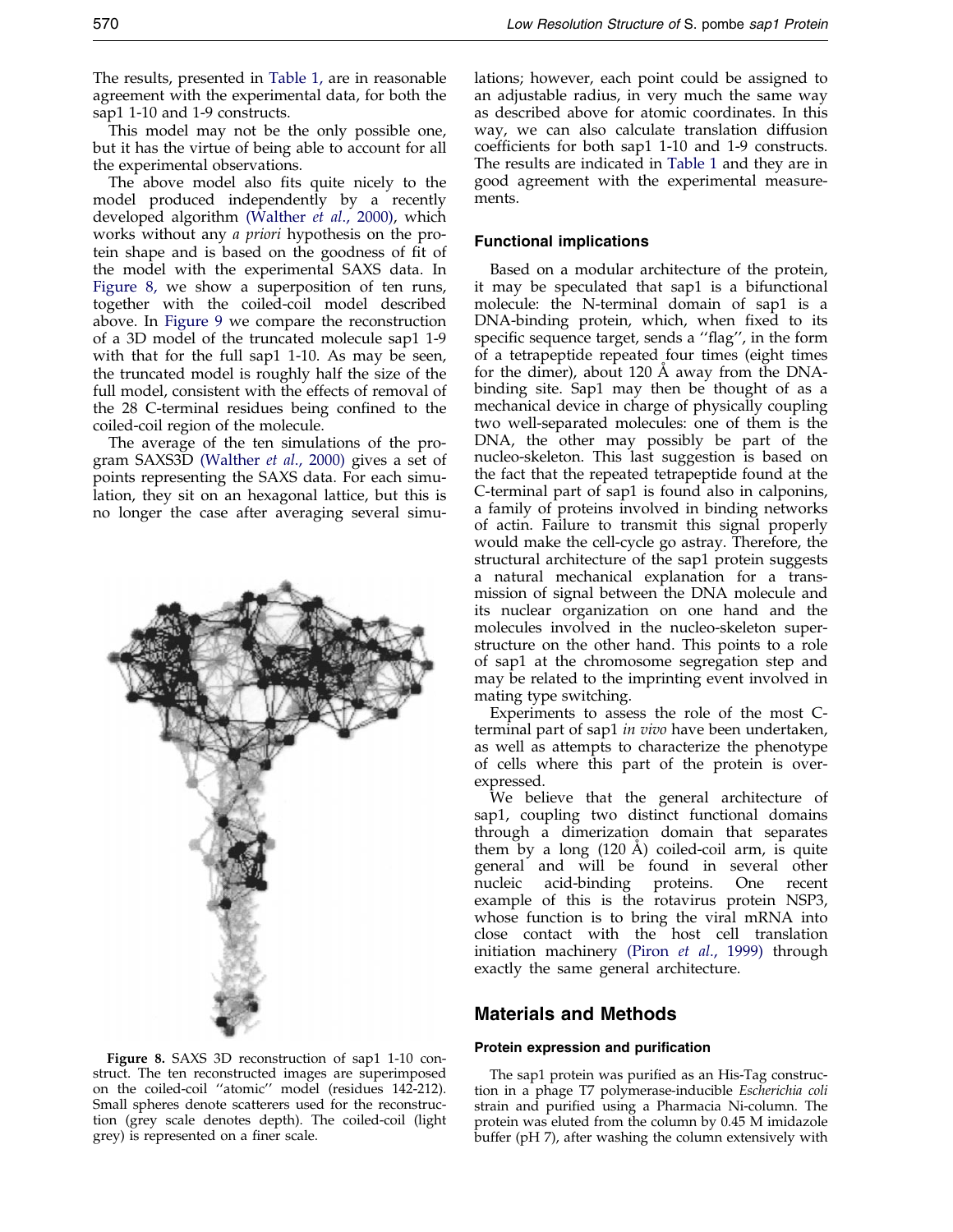<span id="page-8-0"></span>

Figure 9. Comparison of SAXS 3D reconstruction of (a) the truncated version of sap1 1-9 with (b) that of the full construct 1-10. Note that (a) and (b) are not on the same scale.

10 mM imidazole buffer. The protein was estimated to be more than 99 % pure by gel electrophoresis and used without further purification. It was dialyzed extensively in a 10 mM Hepes (pH 7), 400 mM NaCl buffer before concentrating it (Amicon, Millipore Corp., Bedford, MA, USA).

Two constructs were studied during this work (see [Figure](#page-5-0) 6): the 1-10 construct, which is 203 amino acid residues longs (i.e. the 51 C-terminal residues have been deleted; they are not important for DNA binding), and the 1-9 construct in which another 28 residues have been deleted from the C terminus region (175 amino acid residues in total). Due to the cloning strategy and the His-tag at the N terminus, the actual length of the 1-10 construct is 213 residues.

#### Light-scattering experiments

The protein solution polydispersity was analysed in a DynaPro 801 apparatus (Protein Solutions, Inc., Charlottesville, VA). The samples were passed through  $0.100$   $\mu$ m Micropore filters prior to injection into the measurement cell. The temperature was read at the time of the experiment from an internal sensor and was not regulated; it varied from  $20^{\circ}$ C to  $30^{\circ}$ C. The temperature-dependency of the diffusion coefficient was corrected using the formula:

$$
D_1/D_2 = T_1/T_2 \eta(T_2)/\eta(T_1) \tag{1}
$$

and the temperature-dependency of the viscosity was taken from the Handbook of Chemistry and Physics, CRC Press, 77th edit. (1996-1997).

The decay of the autocorrelation function can be described by the following equation:

$$
\langle I(t)I(t+\tau)\rangle/\langle I(t)\rangle^2 = 1 + \exp(-D_{\text{trans}}Q^2\tau)
$$
 (2)

where  $D_{\mathrm{trans}}$  is the translational diffusion coefficient and Q is the scattering vector modulus  $Q = 4\pi n \sin(\theta/2)/\lambda$ , where  $\theta$  is the angle of scattering,  $\lambda$  the wavelength and  $n$  the refraction index [\(Harding,](#page-10-0) 1994).

For a sphere, the Stokes-Einstein equation relating the translation diffusion coefficient to molecular dimensions reads:

$$
D_{\text{trans}} = kT/f = kT/6\pi\eta R\tag{3}
$$

where  $R$  is the radius of the sphere,  $\eta$  is the viscosity and  $f$  the friction coefficient.

The autocorrelation function was analysed with the cumulant method, using a single exponential. The goodness of fit was evaluated with a  $\chi^2$  test. In equation (2), it can be seen that the baseline should be exactly 1. The measurements presented here are the results of six-eight independent measurements, for which the sum-of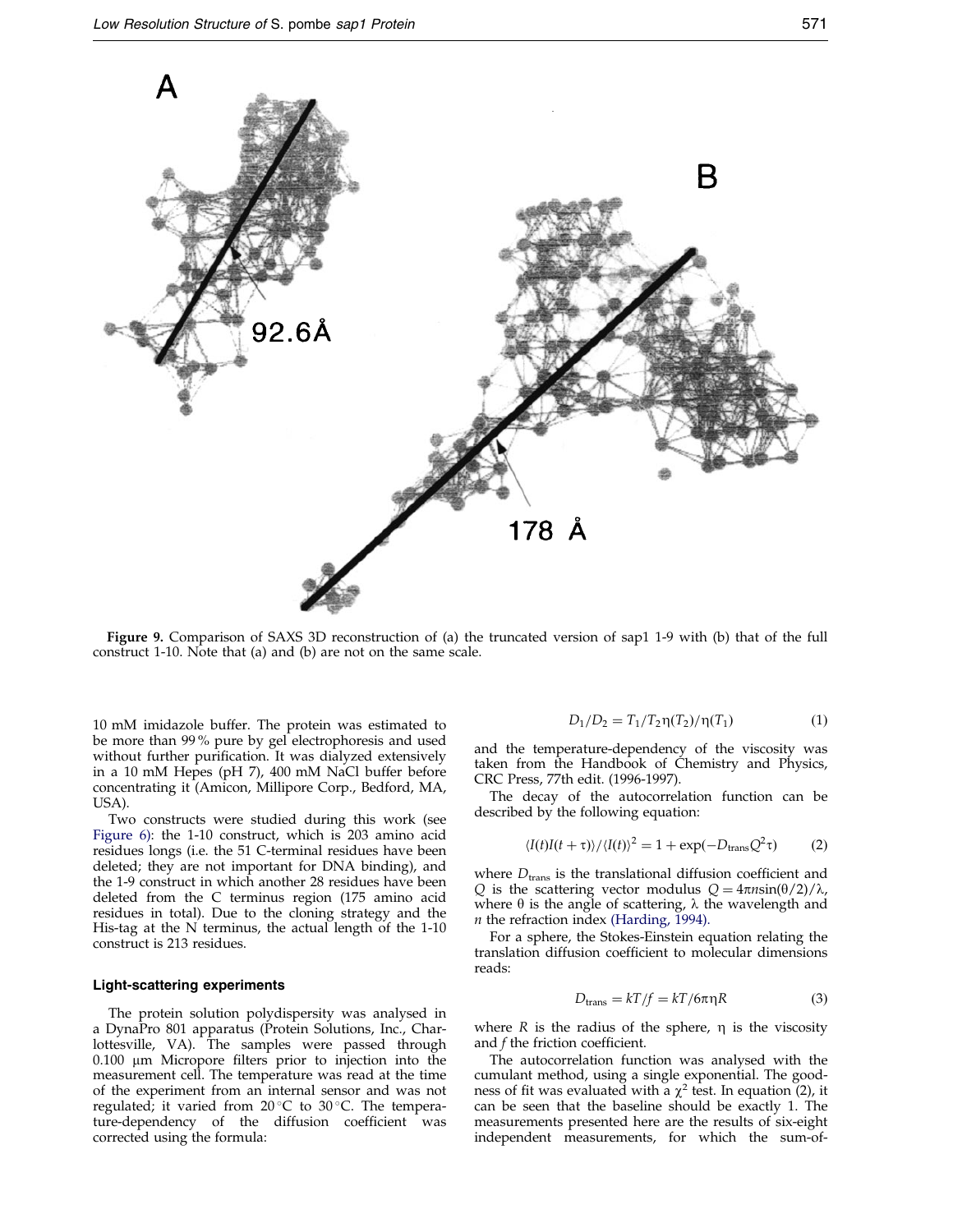squares of errors is around 2-3 and the baseline around 1.002-1.001. This method also gives an estimate of the polydispersity of the solute [\(Murphy,](#page-10-0) 1997).

The measurements were repeated at different protein concentrations between 1 mg/ml and 6 mg/ml, and then extrapolated to zero concentration. Prior to each series of experimentation, a calibration test was run with a 10 mg/ml solution of hen egg lysozyme.

#### Ultracentrifugation

The 1-10 and 1-9 constructs of sap1 protein were analyzed using an XL-A ultracentrifuge apparatus (Beckman Instruments, Palo Alto, CA) equipped with UV absorption optics.

The protein solution contained 400 mM NaCl and 100 mM Hepes buffer (pH 7). The protein concentration ranged 1-10 mg/ml in different runs and was estimated from UV absorption, using a molar extinction coefficient at 280 nm  $\varepsilon = 13,000 \text{ M}^{-1} \text{ cm}^{-1}$ .

For molecular mass (M) determination, the speed was set at either 18,000 rpm or 16,000 rpm; equilibration was assumed to be attained after 24 hours. Absorbance at a distance  $r$  from the rotor axis was read at 290 nm and was fit to the following equation:

$$
C_{(r)} = C_0 \exp(-M(1 - v\rho)(r^2 - r_m^2)\omega^2/2RT)
$$
 (4)

where  $M$  is the molecular mass of the molecule,  $v$  is the specific volume,  $\rho$  the density (1 g/cm<sup>3</sup>), R the gas constant,  $T$  the temperature and  $\omega$  the rotor speed (see [Stafford,](#page-11-0) 1997; [Hensley,](#page-10-0) 1996; [Hansen](#page-10-0) et al., 1994).

For the diffusion coefficient determination, the speed was set at 5000 rpm; absorbance measurements were made every ten minutes after injection (single scan mode), for about two hours. The temperature was set to  $20^{\circ}$ C. The absorbance profile of the boundary spread function  $c(r)$  at different times after injection in the ultracentifugation cell is transformed into a  $q(r) = \ln(c(r))$  $(1 - c(r))$  plot, an almost linear function whose slope serves to build the  $z(t)$  function at different times after injection; the  $z(t)$  slope, in turn, gives the translation diffusion coefficient. More precisely, the slope of this z-plot is equal to  $\pi D_{trans}/4$  and this allows for  $D_{trans}$  measurement. This is the method of [Muramatsu](#page-10-0) & Minton [\(1989\)](#page-10-0), as implemented in the program VELGAMMA of the XL-A software.

The measurement was repeated at five or six different protein concentrations from 1 mg/ml to 5 mg/ml for both 1-10 and 1-9 constructs. Extrapolation to zero con-centration was done by a linear regression fit [\(Press](#page-10-0) et al., [1992\).](#page-10-0)

#### Solution X-ray scattering

Experiments were conducted at beamline 4-2 at the SSRL in Stanford. The wavelength was 0.1336 nm (8980 eV) as selected by a pair of Si (111) monochromator crystals. The temperature was set to  $20^{\circ}$ C. All protein solutions were centrifuged for about 60 mn at least ten minutes before data collection. Protein concentrations ranged from 1 mg/ml to 8 mg/ml. To avoid radiation-induced protein aggregation, the protein solution was circulated continuously from a reservoir through a 1.3 mm scattering path observation flow-cell with 10 µm thick mica windows. Samples were exposed for about 100 seconds in eight successive frames for each sample; each frame was checked

for radiation damage before using it for averaging. Background corrections were performed according to conventional procedures. Typical count rates were about 50,000 counts per second for sample and 30,000 counts per second for buffer. The camera length was calibrated to be 230 cm using a cholesterol myristate sample (see Chen et al., [1996\)](#page-10-0).

The radius of gyration estimates were evaluated according to the Guinier approximation by fitting the  $logI(Q)$  versus  $Q^2$  curve to a straight line, assuming a slope equal to  $-R_g^2/3$  (Cantor & [Schimmel,](#page-10-0) 1980) and then extrapolating to zero concentration. The fitting region was 0.0045 to 0.01 Å<sup> $-1$ </sup> in Q, the scattering vector modulus. Calculations of the  $P(r)$  curves for both 1-10 and 1-9 sap1 constructs were performed according to the indirect transformation method, as implemented in the GNOM program written by [Semenyuk](#page-10-0) & Svergun [\(1991\).](#page-10-0) The cross-section radius of gyration  $R_{\text{XS-1}}$  was calculated by fitting the low-angle region of a log  $QI(Q)$  versus  $Q^2$  plot to a straight line whose slope is  $-R_{XS-1}^2/2$ [\(Boehm](#page-10-0) et al., 1999) and the length of the underlying cylinder model calculated using the formula  $h = \sqrt{(12(R_g^2 - R_{XS-1}^2))}$  [\(Hjelm,](#page-10-0) 1985).

Calculated scattering curves were performed by the program CRYSOL [\(Svergun](#page-10-0) et al., 1995) and PDB type coordinates. The thickness of the hydration layer was taken to be one layer of water molecules and the excess electron density between this hydration layer and the buffer was taken to be  $0.003 \text{ e}/\text{\AA}^3$ .

#### Sequence analysis

Sequence searches were done using the UWGCG package. The coiled-coils prediction was done using the program COILS, available through the Internet at the IRSEC site at [www.isrec.isb-sib.ch/software/COILS](http://www.isrec.isb-sib.ch/software/COILS_form.html) [form.html](http://www.isrec.isb-sib.ch/software/COILS_form.html) [\(Lupas](#page-10-0) et al., 1990).

#### Hydrodynamics calculations

All hydrodynamic calculations were made with the program HYDRO written by Garcia de la [Torre](#page-10-0) et al. [\(1994\).](#page-10-0) XYZ atomic coordinates were reduced and modelled as an assembly of spheres using a Fortran program [\(Byron,](#page-10-0) 1997), which was kindly made available to us by the author. Different numbers of spheres with adjustable radii were tried. Best results were obtained with about 100 of them. With more than 150 beads, the HYDRO algorithm becomes prohibitively slow.

The table of  $f_{\text{ellipsoid}}/f_{\text{sphere}}$  friction coefficients for prolate ellipsoids of different axial ratio was taken from Cantor & [Schimmel](#page-10-0) (1980).

#### Ab initio deconvolution of the SAXS profile

An algorithm for reconstruction of low-resolution 3Dmodels from SAXS data has been developed and is described elsewhere [\(Walther](#page-11-0) et al., 2000). It is based on a "give'n'take" procedure of adding and deleting point scatterers on a lattice to produce a best fit to the SAXS data, while constrained by the non-linear physical requirement of positivity and compactness (see also [Svergun](#page-11-0) et al. 1996; [Chacon](#page-10-0) et al., 1998).

#### Model manipulation, visualization and drawing

All models were visualized with the program O [\(Jones](#page-10-0) et al., [1991\).](#page-10-0) Figures were drawn with MOLSCRIPT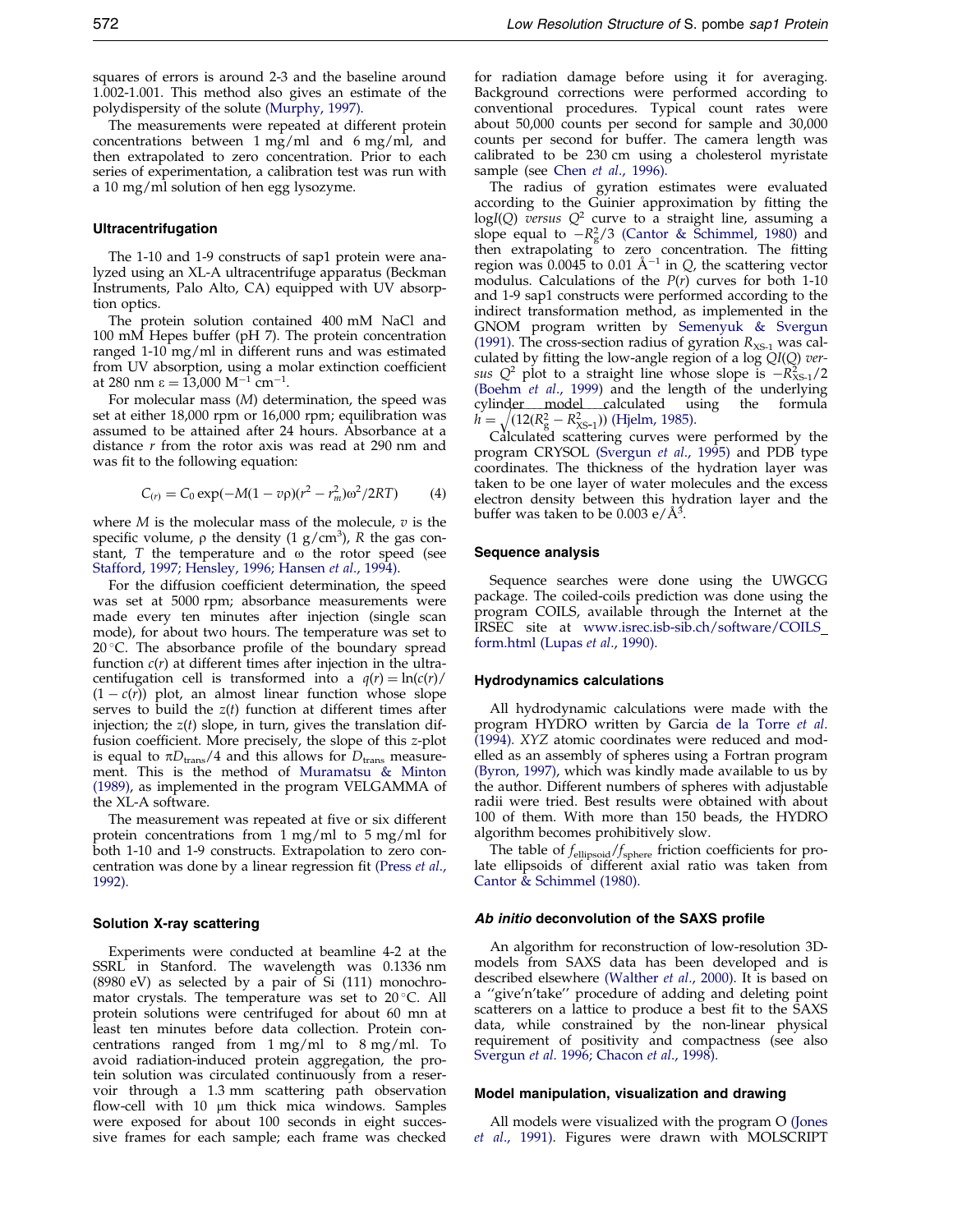<span id="page-10-0"></span>(Kraulis, 1991) or a program written by one of us (D.W., program Xlattice, http://www.cmpharm.ucsf.edu/ Xlattice, [http://www.cmpharm.ucsf.edu/](http://www.cmpharm.ucsf.edu/~walther)  $\sim$ [walther\)](http://www.cmpharm.ucsf.edu/~walther)

## Acknowledgments

We thank M.E. Goldberg for help with centrifugation analysis experiments at the Pasteur Institute. We thank Ian Millet and Hiro Tsuruta for help on beamline 4-2 at SSRL, and Keith Hodgson for his general support and encouragement. Work at Stanford was supported, in part, by the U.S. Department of Energy through SSRL/SLAC. This work was also supported by a grant from the Association pour la Recherche sur le Cancer (to B.A.).

## References

- Arcangioli, B. (1998). A site- and strand-specific DNA break confers asymetric switching potential in fission yeast. EMBO J. 17, 4503-4510.
- Arcangioli, B. & Klar, A. J. S. (1991). A novel switchactivating site (SAS1) and its cognate binding factor (sap1) required for efficient mat1 switching in S. pombe. EMBO J. 10, 3025-3032.
- Arcangioli, B., Copeland, T. D. & Klar, A. J. S. (1994). Sap1, a protein that binds to sequences required for mating type switching, is essential for the viability of S. pombe. Mol. Cell. Biol. 14, 2058-2064.
- Boehm, M. K., Woof, J. M., Kerr, M. A. & Perkins, S. J. (1999). The Fab and Fg fragments of IgA1 exhibit a different arrangement from that of IgG: a study by X-ray and neutron scattering and homology modelling. J. Mol. Biol. 286, 421-447.
- Byron, O. (1997). Construction of hydrodynamic bead models from high-resolution X-ray crystallographic or nuclear magnetic resonance data. Biophys. J. 72, 408-415.
- Cantor, C. R. & Schimmel, P. R. (1980). Biophysical Chemistry, vol 2, Freeman & Co., San Francisco.
- Chacon, P., Moran, F., Diaz, J. F., Pantos, E. & Andreu, J. M. (1998). Low-resolution structures of proteins in solution retrieved from X-ray scattering with a genetic algorithm. Biophys. J. 74, 2760-2775.
- Chen, L., Hodgson, K. O. & Doniach, S. (1996). A lysozyme folding intermediate revealed by solution X-ray scattering. J. Mol. Biol. 261, 658-671.
- Dalgaard, J. Z. & Klar, A. J. S. (1999). Orientation of DNA replication establishes mating type switching pattern in S. pombe. Nature, 400, 181-184.
- Ferré-d'Amaré, A. & Burley, S. K. (1994). Use of dynamic light scattering to assess crystallizability of macromolecules and macromolecular assemblies. Structure, 2, 357-359.
- Garcia de la Torre, J., Navarro, S., Lopez-Martinez, M. C., Diaz, F. G. & Lopez Cascales, J. J. (1994). HYDRO: a computer program for the prediction of hydrodynamic properties of macromolecules. Biophys. J. 67, 530-531.
- Ghazvini, M., Ribes, V. & Arcangioli, B. (1995). The essential DNA-binding protein sap1 of S. pombe contains two independent oligomerization interfaces that dictate the relative orientation of the DNAbinding domain. Mol. Cell Biol. 15, 4939-4946.
- Hansen, J. C., Lebowitz, J. & Demeler, B. (1994). Analytical ultracentrifugation of complex macromolecular systems. Biochemistry, 33, 13155-13163.
- Harding, S. E. (1994). Determination of diffusion coefficients of biological macromolecules by dynamic light scattering. In Methods in Molecular Biology, vol 22, Humana Press Inc., Totowa, NJ.
- Hensley, P. (1996). Defining the structure and stability of macromolecular assemblies in solution: the reemergence of analytical ultracentrifugation as a practical tool. Structure, 4, 367-373.
- Hjelm, R. P., Jr (1985). The small angle approximation of X-ray and neutron scatter from rigid rods of nonuniform cross section and finite length. J. Appl. Crystallog. 18, 452-460.
- Jones, T. A., Zou, J. Y., Cowtan, S. & Kjelgaard, M. (1991). Improved methods for building models in electron density maps and the localization of errors in these models. Acta Crystallog. sect. A, 47, 110-119.
- Klar, A. J. S. (1987). Differentiated parental DNA strands confer developmental asymmetry in daughter cells in fission yeast. Nature, 326, 466-470.
- Koehl, P. & Delarue, M. (1994). On the use of a self-consistent mean field theory to predict side-chains conformation and estimate their entropies. J. Mol. Biol. 239, 249-275.
- Kraulis, P. J. (1991). MOLSCRIPT: a program to generate both detailed and schematic plots of protein structures. J. Appl. Crystallog. 24, 946-952.
- Li, T., Stark, M. R., Johnson, A. D. & Wolberger, C. (1995). Crystal structure of the MATa1/MATa2 homeodomain bound to DNA. Science, 270, 262-269.
- Lupas, A. (1996). Coiled-coils: new structures and new functions. Trends Biochem. Sci. 21, 375-382.
- Lupas, A., Van Dyke, M. & Stock, J. (1990). Predicting coiled-coils from protein sequences. Science, 252, 1162-1164.
- Muller, C. W., Rey, F. A., Sodeoka, M., Verdine, G. L. & Harrison, S. C. (1995). Structure of the NF-kappa B p50 homodimer bound to DNA. Nature, 373, 278- 287.
- Muramatsu, B. & Minton, A. P. (1988). An automated method for rapid determination of diffusion coefficients via measurement of boundary spreading. Anal. Biochem. 168, 345-352.
- Murphy, R. M. (1997). Static and dynamic light scattering of biological macromolecules: what can we learn? Curr. Opin. Biotechnol. 8, 25-30.
- Pabo, C. O. & Sauer, R. T. (1992). Transcription factors: structural families and principles of DNA recognition. Annu. Rev. Biochem. 61, 1053-1095.
- Piron, M., Delauney, T., Grosclaude, J. & Poncet, D. (1999). Identification of the RNA-binding, dimerization and EIF4GI-binding domains of the rotavirus non structural protein NSP3. J. Virol. 73, 5411-5421.
- Press, W. H., Flannery, B. P., Teukolsky, S. A. & Vetterling, W. T. (1992). Numerical Recipes: The Art of Scientific Computing, 2nd edit., Cambridge University Press, Cambridge, UK.
- Rastinejad, F., Perlman, T., Evans, R. M. & Sigler, P. B. (1995). Structural determinants of nuclear receptor assembly on DNA direct repeats. Nature, 375, 203- 211.
- Semenyuk, A. V. & Svergun, D. I. (1991). GNOM: a program package for processing small angle scattering data. J. Appl. Crystallog. 24, 537-540.
- Svergun, D. I., Barbereto, C. & Koch, M. H. J. (1995). CRYSOL: a program to evaluate X-ray solution scat-